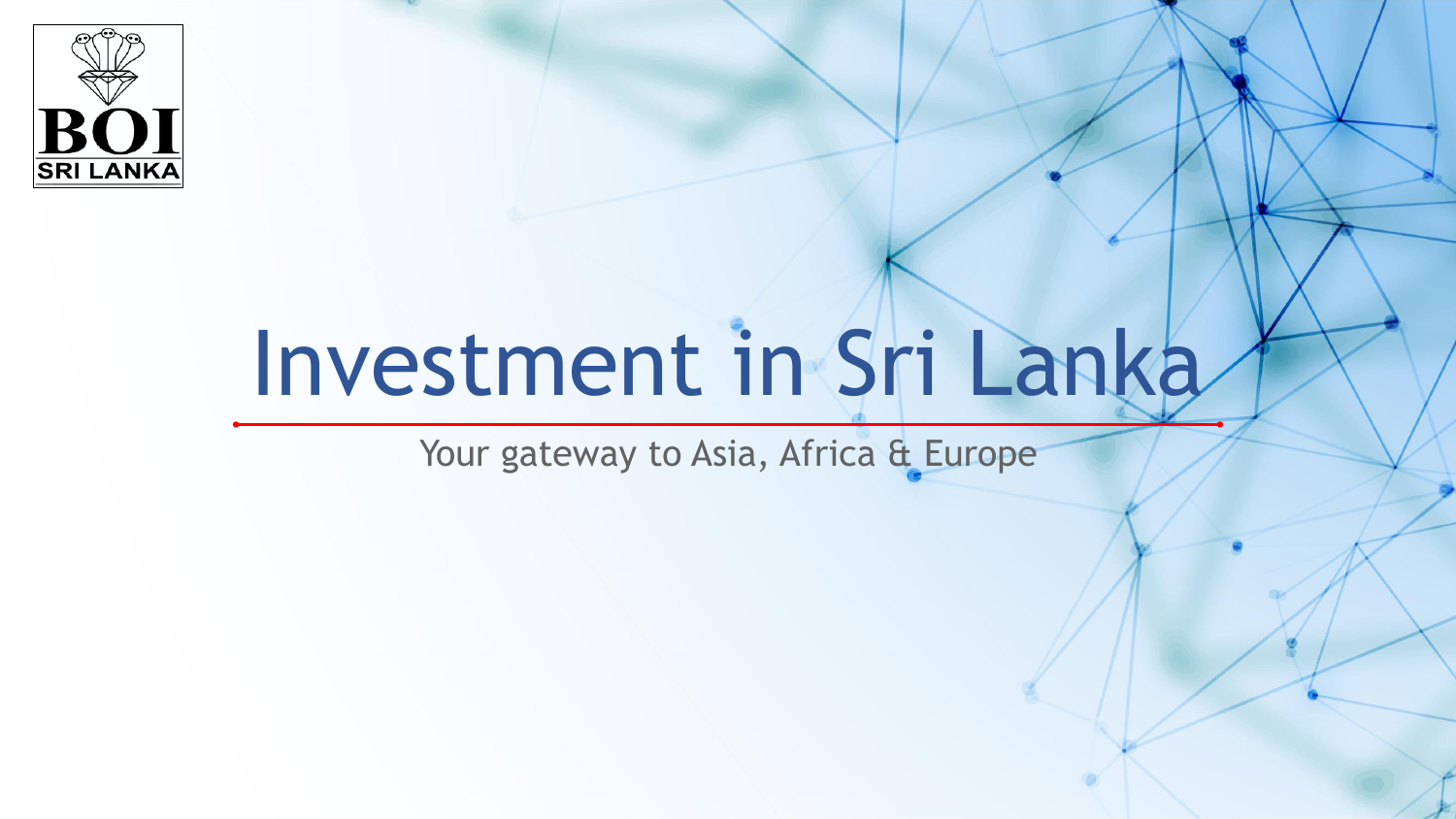### Long Term Economic Ambitions







**2X GDP 6 growth sectors Investor friendly environment** 

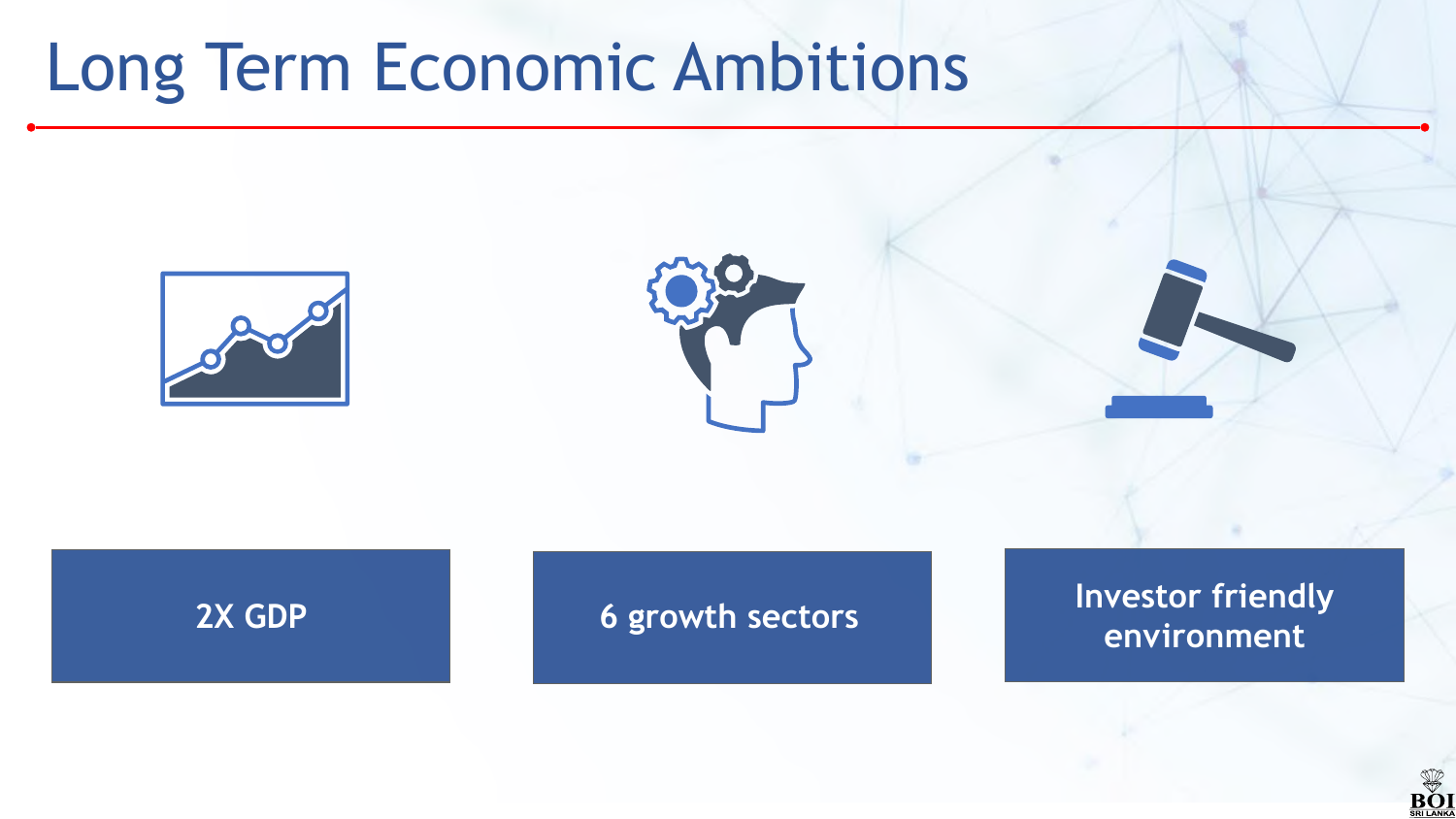## Why Invest in Sri Lanka?



**Well connected to trade & business centers** 

- 2 Containers ports
- 3 International airports
- Trans-shipment hub in S. Asia





**3x more graduates, focus on vocational training** to further enhance human capital

Well spoken & adaptive

**Access to 2.1Bn+ consumers** across South Asia and East Africa

**Investment protection**  agreements with **28 countries**

**Double Taxation Avoidance**  Agreement with 44 countries

## $\frac{1}{2}$

### **Location Morkforce Market Access Investment policy**

**No restrictions on Foreign Ownership**

Safety of Foreign Investments **Guaranteed by Constitution**

Signatory to the **Multilateral Investment Guarantee Agency**  (MIGA) of the World Bank

」<br>ВО l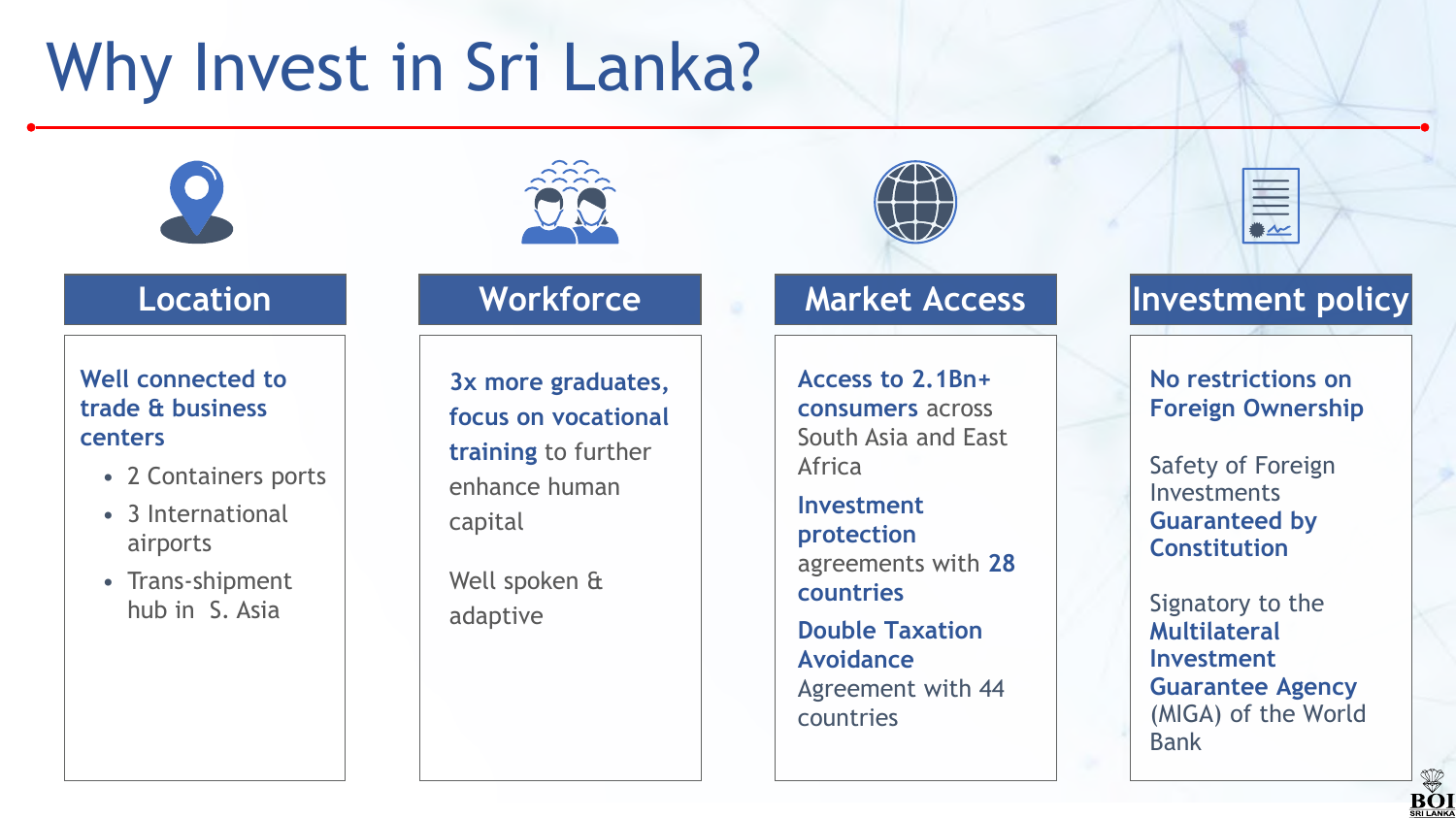### Tax Incentives

### **Corporate Income Tax (CIT)**

- Standard CIT Rate 24%
- Reduced CIT Rate 14%

### **Dividend Tax Exemptions**

A member who is a non-resident person ÷. A Company Engaged in Commercial Hub Activities

### **PAL Exemptions**

- Capital Goods Investment over US\$ 50 Mn
- Raw Materials for Export Oriented
- Pharmaceutical Machinery and Equipment

#### **CESS Exemptions**

- Capital Goods Investment over US\$ 50 Mn
- + Raw Materials for Export Oriented
- Tourism Projects ÷.
- + Health Protection Equipment

#### **Customs Duty & VAT Exemptions**

- Exempted/Deferred for Capital Goods
- Exempted/Deferred for Raw Materials

#### **Enhanced Capital Allowance (ECA)**

For investments over US\$ 3 Mn on depreciable assets permitting to deduct losses for a period of 10-25 years (25 years: >\$1 Bn)

### **Tax Exemptions for Select Sectors**

- ÷. Agro Farming
- IT and IT Enabled Services
- **+ Services offered outside Sri Lanka**
- Vocational Education Programs
- Export of Gold, Gems or Jewelry
- Laboratory & Standard Certification **Services**
- Sale of Recycled Construction Material 10 years
- Manufacturing and Supply of Boats/Ships – 7 Years
- Renewable Energy of 100MW Solar/Wind – 7 Years
- Construction and Installation Of Communication Towers – 7 Years
- Bonded & offshore business warehouses

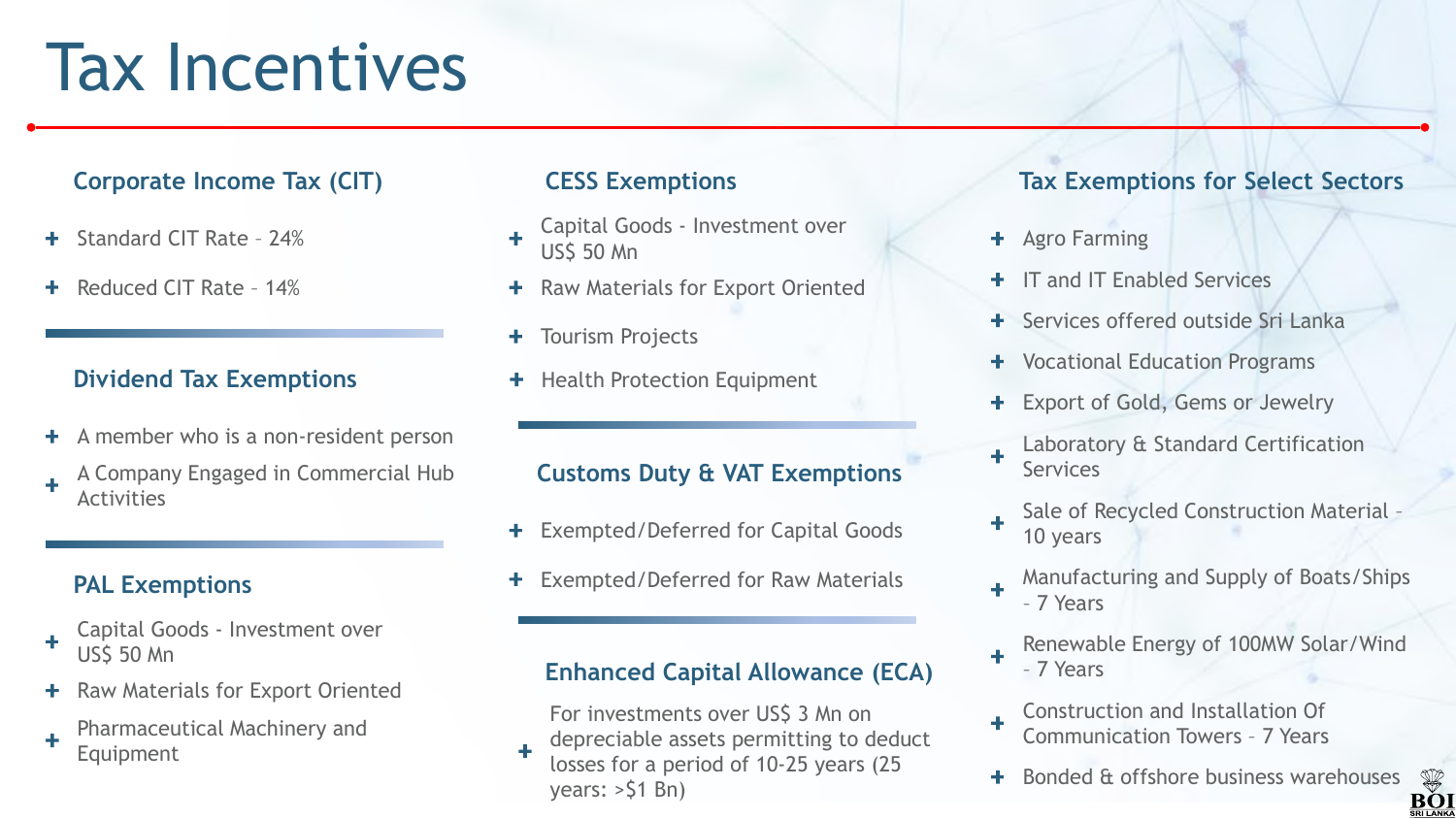### Growth Sectors



### BO.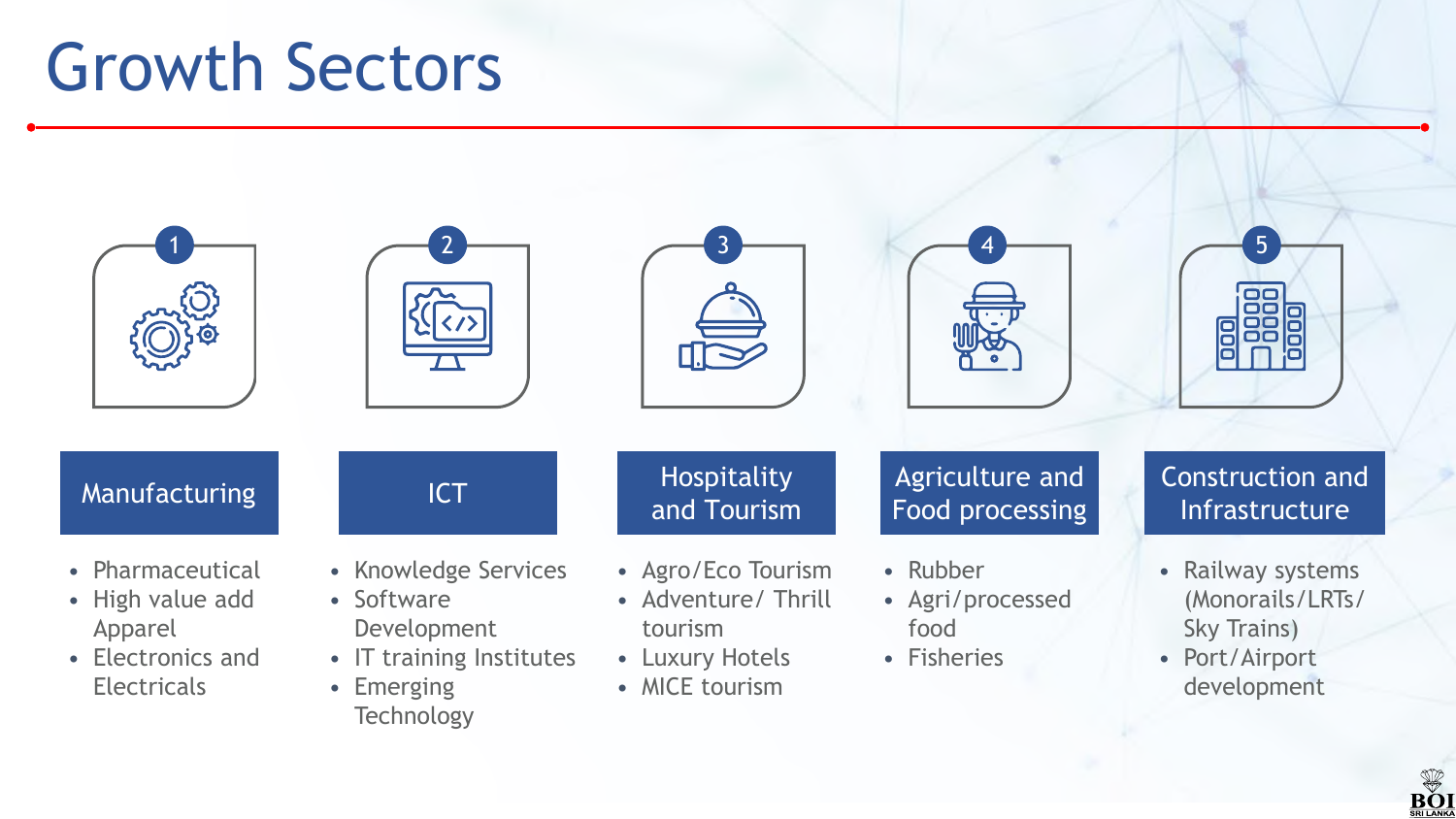## Pharmaceutical Zone

#### **Overview Location**

- Current annual domestic market USD 664 Mn (appr Rs 130 billion) - projected to grow at CAGR of 8-10%
- Sri Lanka's pharma supply is 85% import-dependent
- Cost of medicines: >35% of the annual health budget (compared to 18% in OECD countries)
- Sri Lanka is one of the largest buyers of medicine in Asia

- 
- 
- 
- Province : Southern
- District : Hambantota
- Land Extent : Phase I 200 Acres
	- Phase II 200 Acres

Hambantota

### **Incentives**



### Corporate Income Tax

5-10 year tax holiday on income generated through exports and import substitution



#### Zero Import Taxes

For importation of capital & construction related items, raw materials and production/process related consumables



#### Foreign Employment

Foreign employment permitted for specialized skill categories

#### Tax Exempted for Expats 100% Foreign Ownership

Income Tax on employment exempted for a period of 5 years for a maximum number of 20 expats

100% foreign ownership, repatriation for earnings, dividend, fees, capital & forex permitted

**<u>Mes</u>** 

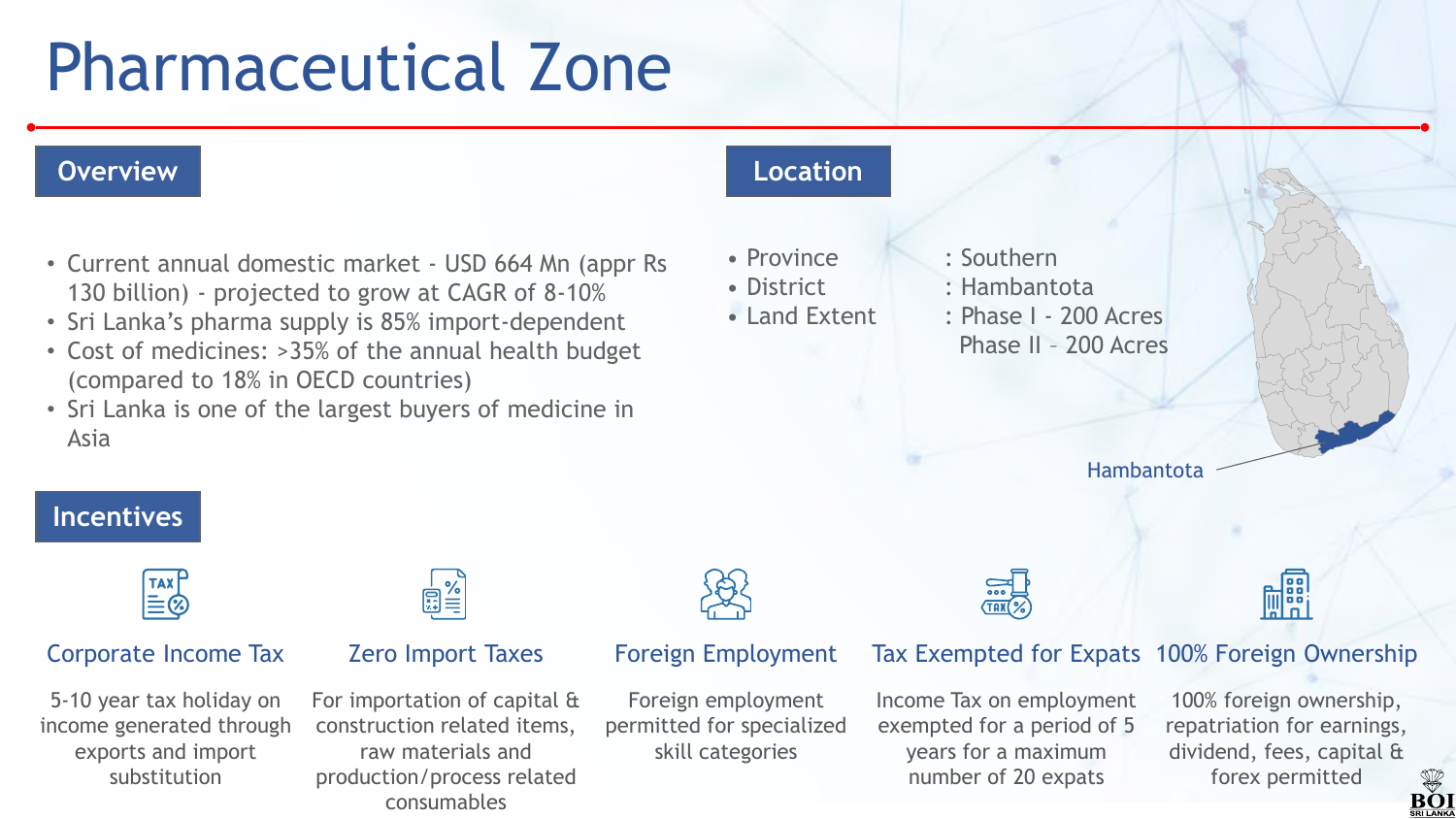### Textile Zone

#### **Overview Location** • Province : Eastern • \$90 million project pipeline • District : Batticaloa • \$1B+ Import substitution potential (Woven & Knitted) • Land Extent : Phase I - 200 Acres • Global reputation as a quality sourcing destination Phase II – 62 Acres • #1 in fair trade practices and safe working conditions • Skilled, cost competitive and productive workforce • 1300+ tertiary & vocational training institutesEravur **Incentives Head** —<br>開≦ | Corporate Income Tax Zero Import Taxes Foreign Employment Tax Exempted for Expats 100% Foreign Ownership 5-10 year tax holiday on For importation of capital & Foreign employment Income Tax on employment 100% foreign ownership, construction related items, permitted for specialized exempted for a period of 5 income generated through repatriation for earnings, exports and import raw materials and skill categories years for a maximum dividend, fees, capital & substitution number of 20 expats forex permitted production/process related

consumables

### BŐl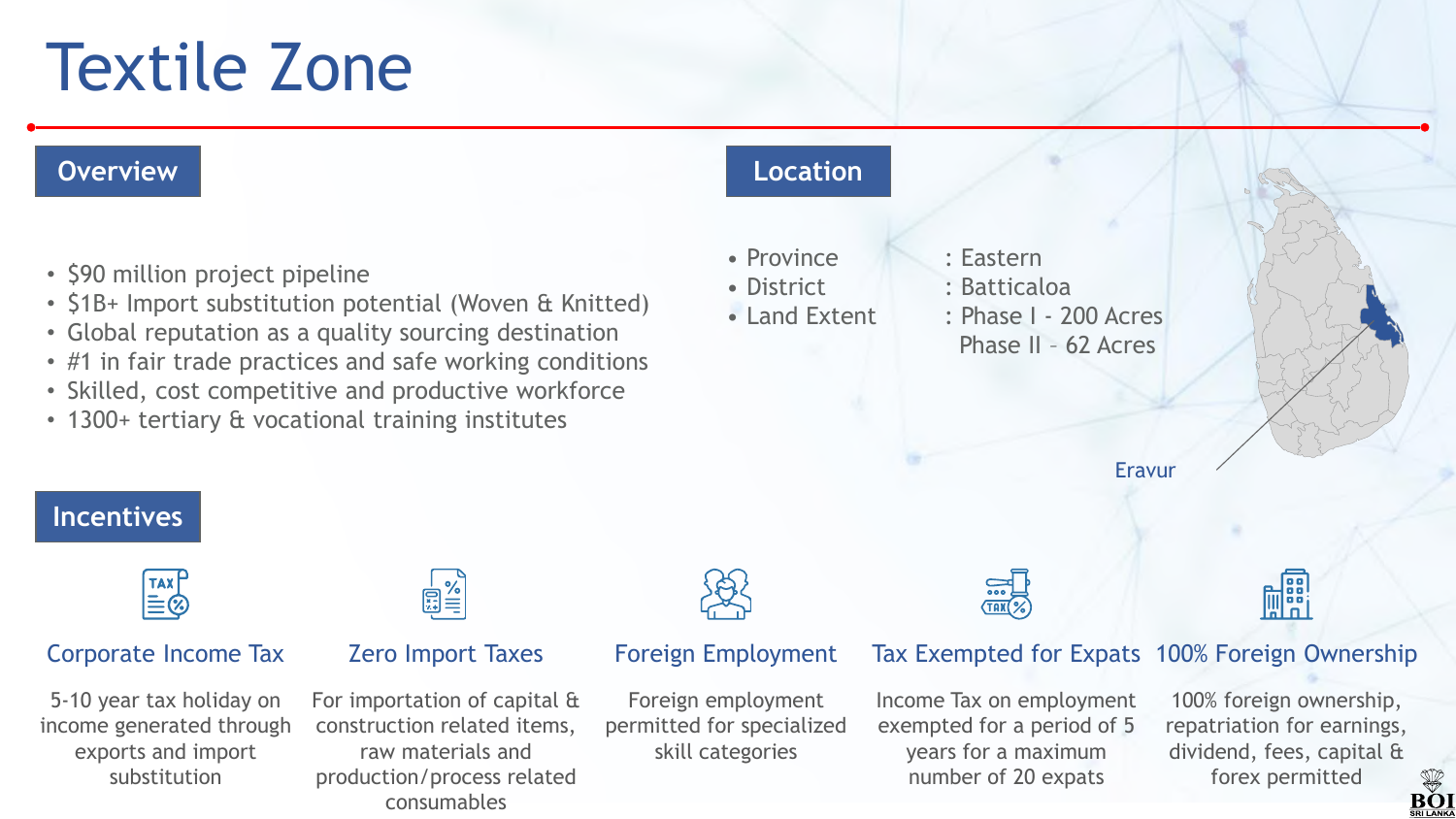## Techno Parks

#### **Overview Location**

- \$1.2bn in IT/ KPO exports today, expected \$2-3bn in 2025
- Extremely cost competitive talent pool
- 1st Country in South Asia to launch 5G mobile network
- 2nd In South Asia on International Property Rights Index

• Proposed new IT parks in Galle, Kurunegala, Kandy, Nuwara Eliya and Habarana. Kurunegala Habarana

> Nuwara Eliya **Kandy**

> > **Galle**



100% Foreign Ownership

100% foreign ownership, repatriation for earnings, dividend, fees, capital & forex permitted



**Incentives**

Corporate Income Tax

 $\frac{1}{\mathbb{E}}\mathbb{E}$ 

#### Zero Import Taxes

0% corporate income tax on For importation of capital & IT and enabling services construction related items

#### Foreign Employment

Foreign employment permitted for specialized skill categories

VAT Exemptions

Exemptions from VAT for IT and enabled services commencing on or after January 1, 2020.